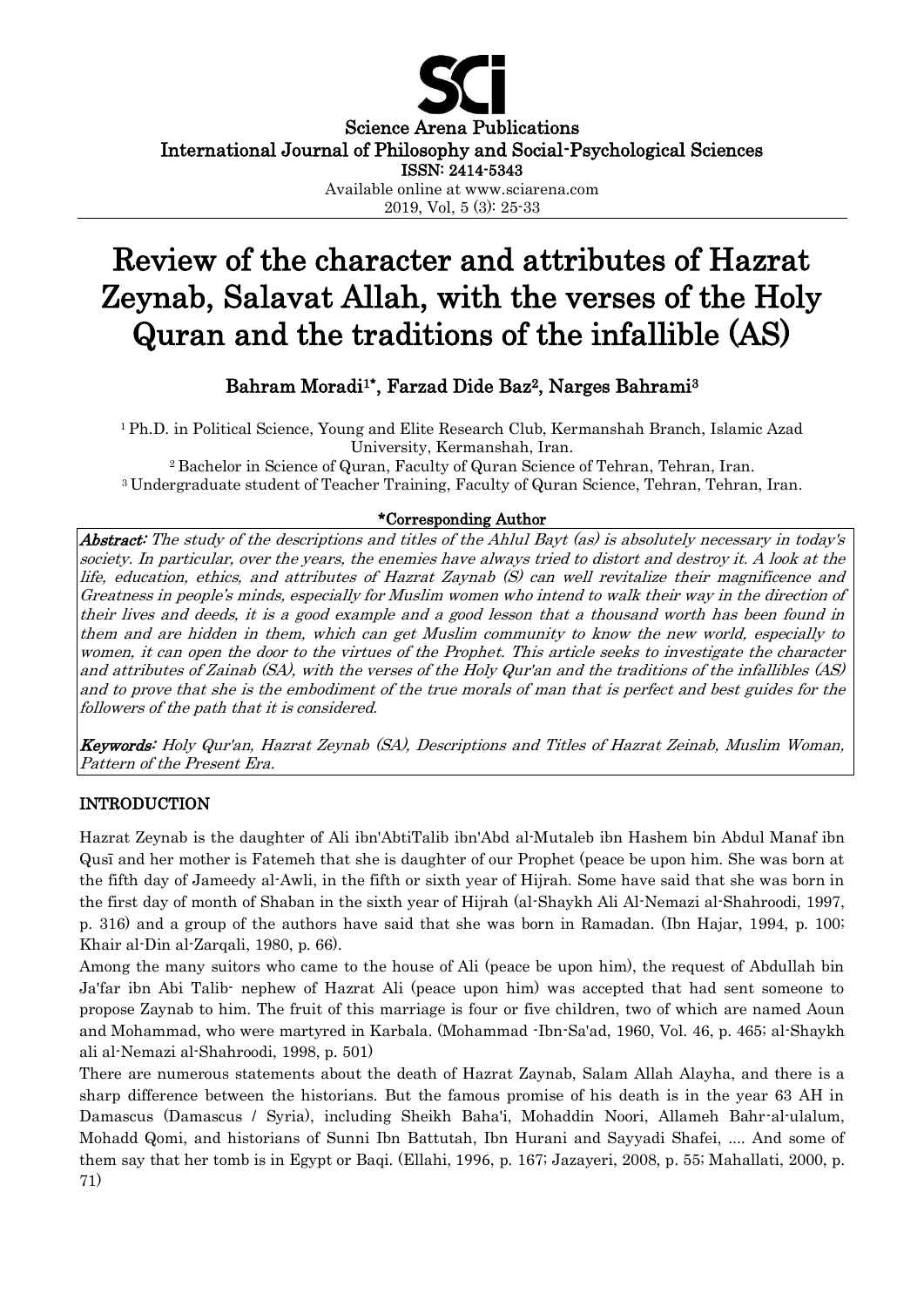#### Nicknames of Hazrat Zeynab

A sign of the signs of God, Crying lady, Wise lady (Abu al-Faraj al-Al- Isfahani, 1979, p. 60; al-Sheikh ali al-Namasi al-Shahroodi, 1997, p. 143; Al-seyyed Mohsen al-Amin, Bita, vol. 5, p. 17; al-Sheikh Ja'far al-Naqdi, 2002, p. 434), A virtuous lady (Al Haj Hussein al-Shakeri, Bita, p. 12), Perfect lady (Al Haj Hussein al-Shakeri, Bita, p. 12). Small and clean, The Mother of Sorrow (Al-Haj Hossein Al-Shakeri, Bita, p. 10 and p. 12; al-Sayed Latif al-Qazviny, Bita, p. 159). Trustee of God, The gate of the forgiveness of sins, Hero of Karbala, Expressive Eloquent, Center for collecting loves of Ali (as) and Fatima (as), The cultivator of the Conquer of purity and sanctity, The prerequisite of virtue and superiority, A person who is breastfeeding a milk of revelation, (Al-Sheikh Mohammad Hussein al-Asfahani, 1994, p. 37). The secret of his father, Ali (as), Summary and abstract of the province, abstract and summary of Hazrat Zahra (as), Lady of wise women, partner of the martyr, the sun of compassion and compassion of Magnanimity and glory, Compassionate and sorrowful of Imam Hassan (peace be upon him), (al-Khayr Al- Din al-Zarqali, 1980, p. 66), the persevering in the account of Allah for Allah (from Bahraini scholars, Bita, pp. 449-450; al-Haj al-Shakeri, Beita, p. 61), the small truthfulness (al-Shaikh al-Ali Al-Namazi al-Shahroudi, 1997, 4, p. 313; al-Haj Hossein al-Shakeri, Bita, p. 8; from Bahraini scholars, Bita, p. 480), the Qibla of suffering, the Righteous in family of Ali (al-Haj Hossein al-Shakeri, Bita, p. 8), Wise person that not learned by anyone(Al-Sheykh Tabarsi; 1996; p.31, Al- Allameh- Al- Majlesi; 1982, p.164, al-Sheikh Abdullah al-Bohrani, 1986, p. 370; al-Sheikh Mohammad Mahdi al-Hawari, Bita, Vol. 1, p. 62; al-Sheikh al-Namasi al-Shahroodi, 1997, p. 315; Ali ibn Muhammad al-Alawi, 1988, p. 48; al-Diktor Ahmad Rasem al-Nafīs, 1997, p. 139), Fifth counterpart of Ali-Aba (al-Sheikh Mohammad Hussein al-Asfahānī, 1994, pp. 134 – 135; from Bahrainian scholars and al-Gatif, Bita, p. 474), the lady whose trial was great, the wise lady of Quraish Tribe, the wise lady of revelation (Aqa Bozorg al-Tha'rani, 2010, Vol.15, p. 307; al-Shaikh Baqer Sharif al-Qarshi, 1994, Vol. 2, pp. 301-302), a wise lady from the house of Hazrat Abu Tal (Al-Haj Hussein al-Shakeri, Bita, p. 12), the wise lady of the Prophet, the wisest woman of women, the wise of conquerors of mission, the worshipers of the mission, the oppressed, the wise woman of Bani Hashim (al-Shaikh Ja'far al-Nahdi, 2002, p. 434; al-Shaikh Baqer Sharif al-Qarshi, 1994, p. 123; al-Sayid al-Marashi, 1988, p. 390; al-Ameli, 2001, p. 568); Discerninig woman without any treating (Al-Sheikh al-Mofid, 1993, p. 323; al-Shaykh al-T'bari, 2007, p. 31; al-Sheikh Abdullah al-Bohrani, 2028, p. 370),The light sight of Imam Ali(SA) Companion along with difficulties and problems, The guardian of Imam Sajjad, have been loved and populared by the Prophet (peace be upon him), the successor and representative of Hazrat Hussein (AS), successor and representative of Hazrat Zahra The Immortality of Greatness and Courage, the star of the sky of honor and dignity, she was born of Shiva speaking.

#### Review the character and attributes of Hazrat Zainab (AS)

In this section, we refer to a bunch of attributes and special authorities of them, and of course, of hundreds of qualities and attributes, we only express some of those that are more related to the position, which is enough that she will be pattern as a personality to us.

#### Satisfaction and submission

One of the dignities is the satisfaction and submission and these two properties are very noble features and their education is difficult, because satisfaction with God's sake and surrender to whatever God wants to us with all our heart and it is very difficult to accept every shot that comes from the stock of events, and to be happy in everyday life and in everyday situations. One of the prototypes that were given to them is Ome-Imen hadith. (Qomi, 1998, pp. 262-266) and since this honorable person has reached the position of heart satisfaction during his overwhelming and troublesome life, On the Doomsday, the Almighty Creator forgives so much of the guilty of her that she will be satisfied. (Jazayeri, 2008, pp. 235-236)

#### Sincerity Dignity

The Prophet Zeinab Kobra (AS) enjoyed so much sincerity and such a position in the field of Reza that he replied to Ibn Ziyid, in spite of such a passion: "We are seeing just beautiful things, or when she was so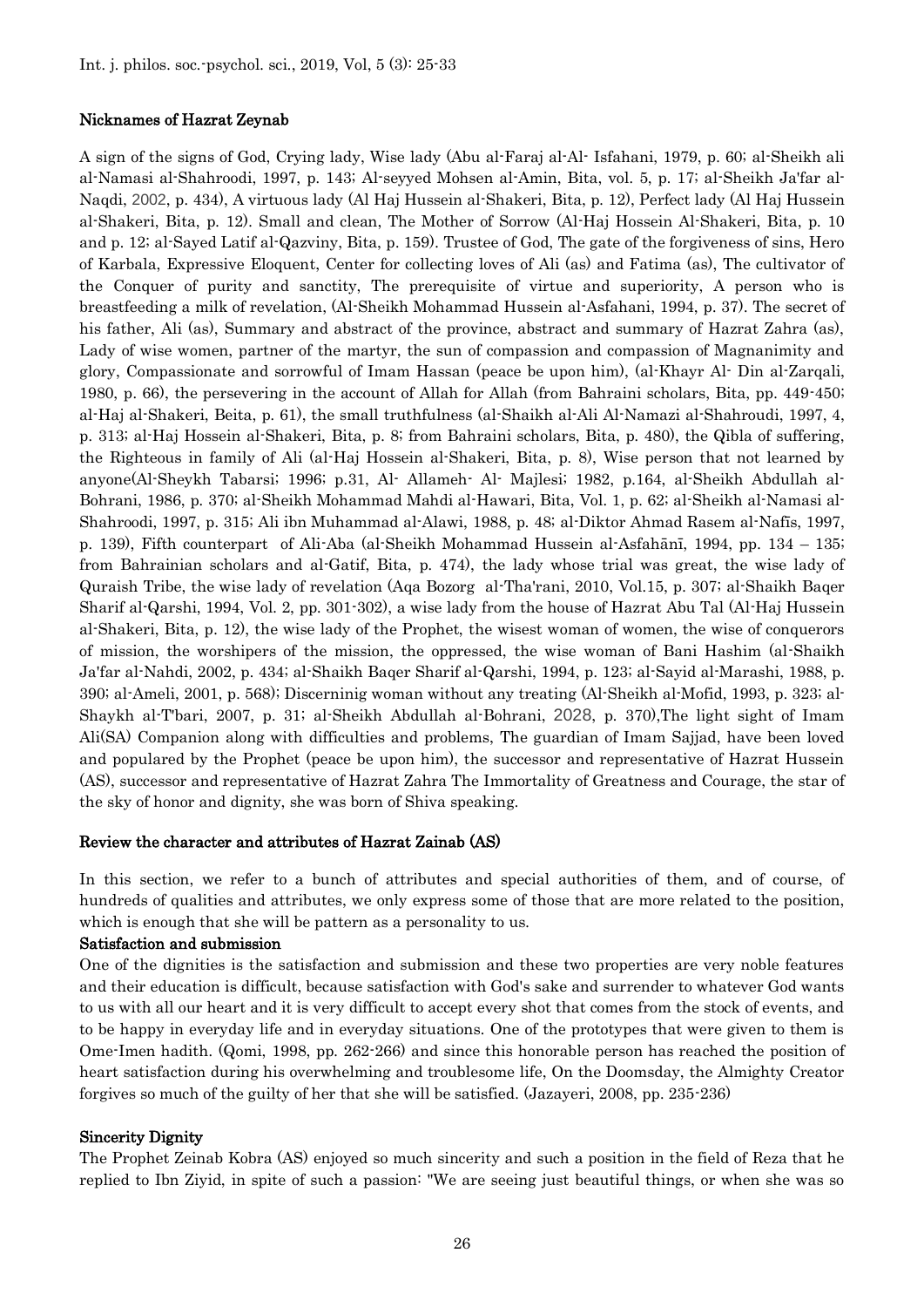prepared at the time of the burning of the tents, If the will of God is to burn them, it will remain in the tent so that the will of the God will flow. This level of adherence and satisfaction from the righteousness and Allah significance is rooted in the sincerity of Zeynab Kobra. (Mazandarani, Bita, p. 52)

And from the words of Hazrat Zahra (sa) in this regard, who stated: "Whoso brings her pure worship to God, Allah the Exalted will send her his best pleasure." (Majlesi, 2023, p. 212)

By analyzing and contemplating the Ashura event, people can realize the sincerity of Zaynab (sa) when she looked at the spectacle drowned in the blood of Seyyed al-Shohada and said: God bless this victim from Al-Muḥammad. (Majlesi, 2024, p. 54; Moggaram, 1979, p. 65; Khwarazmi, 1988, p. 70; Tabari, Bita, p. 259).

# Dignity of Tragedy and suffering

Among the high dignities and high grades is the dignity of Balla (suffering), which is the status of the properties of Allah. As she said: The more bills and injuries, the greater nearness to God, when we consider the attitudes of Hazrat Zaynab (S) that different disasters and injuries are caused to her? We find two things : First, the perfection of the stability and solidity of the monotheistic position and her approach to the Prophet's awesomeness, due to the entry of all these misfortunes, the second: the degree of rigor and the greatness of the dignity and the lack of power of the authorities and the degrees of the oppressed, which resulted in her bearing on the disasters What calamities she suffered from was more and more difficult for the Prophets, even though women, who are as strong as prophets, they do not have the slightest suffering of one and a thousand of these disasters. (Jazayeri, 2008, p. 242)

# Dignity of successor

This all-embracing event, in the light of the decree of the mother at the end of their lifetime, that accompany Imam Hussein (as), is such that it is possible to say that she was worthy successor of this lady. Even at the last farewell, she kissed her brother's throat on behalf of her mother. Hazrat Zaynab (as) was the mother's successor in the maintenance of his brother, in enduring the hardships and tribulations to protect Islam from the Prophet's family and the unconditional protection of the honorable guardianship of the province and Imamate in various fields, especially After Ashura in the year 61 (Jazayeri, 2008, p. 91- 86)

Zeynab Kobra, like her great mother, has many virtues and good ethics that the name of Hazrat Zeynab (AS) is rooted in her virtues, about them,

# Dignity of Patience

There is a narration from Imam Sadiq (AS)

Patience is three times: patience for misery, patience for obedience to the right, patience for the giving up of sin.

For each of these levels, we have seen rewards with Hazrat Zaynab, which is amazing and unparalleled in the face of all the hardships that some of the tolerance of one of them seems to be out of power, and especially When it comes to the fact about everyone that she loves more, it becomes more difficult, and since Hazrat Zeinab (S) has had a unique interest in Hazrat Seyyed al-Shohada in this world. Therefore, because of this love, her suffering was more and more. But patience on obedience was relative to herself. In brief, all her lifetime hours were spent in worship and obedience, and in all of these states she was patience, and because of her infallibility, and to this extent, she was somewhat familiar with his patience. We'll say: The angels were surprised at her patience. (Jazayeri, 2008,pp:243-246)

The patience of Zainab Kobra was to the extent that she endured the martyrdom of his loved ones with complete astonishment. Nour-e-Din Jazayeri, in the patience of this Honorable person, says: is one of the titles of Zaynab, and they stand against difficulties and problems, which if some of these calamities are overcome on the hard and steady mountains, they will be watered. And they are examples of this, which is (Jazayeri, 1983, p. 176)

#### The position of Feminine Greatness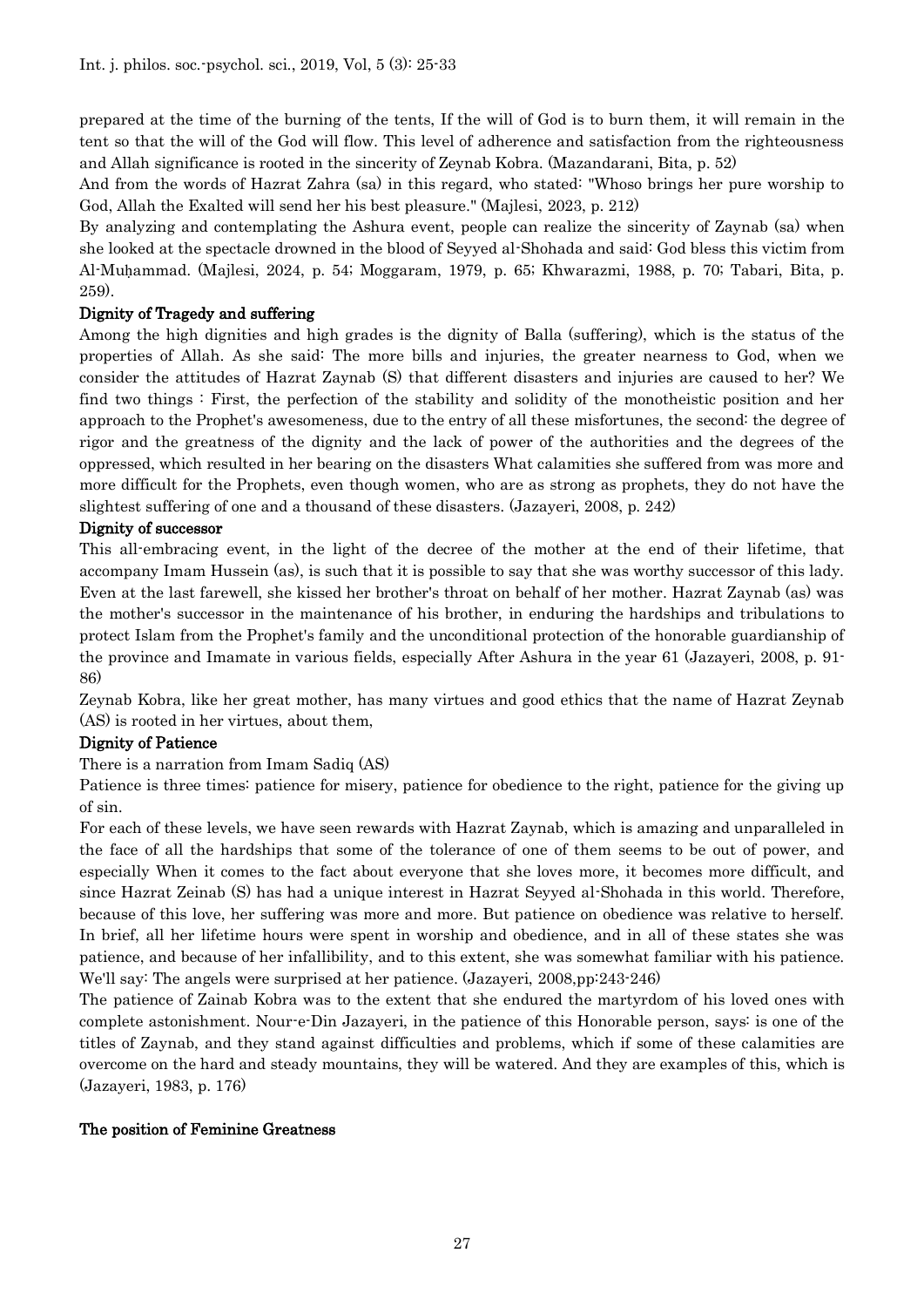Zeynab Kobra (SA) brought the passion of feminine passion and affection with a greatness and sobriety of a mujahid in the path of Allah and a clear knowledge that, when she say this from the heart, it will be astonishing. (Almagram, 1979, p. 323)

At the same time, the Imam of his time, calm and console Imam Sajjad (AS), like a kind mother, and with his father's brothers and children, she lost in this great incident, among which there was a severe storm, she was such as a strong dam for them and she created security and peace and comfort; therefore, Zeynab Kobra (S) is a full-fledged person, Islam is leading woman to this direction. (Majlesi, 1982, pp. 220-210)

#### The protection of religion

One of the virtues of the senses is the protection of religion, because religion is the guardian of rights and it is the holy word of mankind. In fact, it means religion. As these preparations were made, we say that since Hazrat Zaynab had provided the services in Karbala and entered the Association of Abgiya and she was a supporter of religion and Sharia, firstly, she became a goddess for keeping the laws of society, secondly: she saved a community from Struggle and Jihad because of saving the religion, because it was imperative for the individual to defend the religion, and that she succeeded in restraining all the people with his own defense of the Shari'a, which remained alive and kept alive. (Jazayeri, 2008, p. 269)

#### Narrating the hadith

Zaynab Kobra (S) is one of the narrators and narrators of the hadith and at the end of his childhood, while he was no more than 5 or 6 years old, his mother's sermon, Hazrat Zahra (S), with those very high themes, she'll hear great and then tell others. Abdullah bin Abbas, the great student of Imam Ali (as) and the commentator of the Holy Qur'an, quotes Fadak Hazrat Zahra's sermon from Zeinab, and recalls the great lady, "Our intelligent, wise and knowledgeable". (Modarresi, 1999, pp39-43)

As Ibn Abbas, the great commentator of the Quran, narrated Hadith

#### Defending Imam of his time (AS)

One of the effects of the Provincial Governorate of Zainab (SA) is the protection of Imam Sajjad (AS), because one of the perfection of spirituality and worship is the maintenance of the Prophet and Imam. Hazrat Zaynab (S) has been protecting Imam Sajjad (as) on numerous occasions:

First: When the troops laid down on the tent, Shammar intended to kill Imam (AS), the victim was so impudent and reluctant to save him.

Second: the time to burn the tents; if it was not oppressed, Imam Sajjad (AS) was burnt.

Third: When passing the prisoners to the grave, while Zainab (SA) was farewell to the brother, and with the condition that the language was unable to speak of it, he noticed Imam Sajjad (AS), a view of the camel with its legs closed and he was dying, for keeping him.

She consoled him and narrated the Hadith of "Ome-Imen" and saved him with these measures.

Fourth: In the unlucky Council of Ibn Ziyad, after the confrontation between Ali ibn al-Hussein (AS) and Ibn Ziyad, the accuser ordered the martyrdom of that oppressor, she clasped the neck of the fourth Imam and said: "I will not let him kill him until I am alive", she was content to sacrifice herself to Hazrat Sajjad (AS). (Jazayeri, 1999, p. 274)

#### Vellayat-e- Takwini

By virtue of worship and obedience to God, she had reached a position in Velayat-E-Takwini. It has been narrated that the Hazrat-E-Zeynab (PBUH & HP) referred to the people before her speech in Kufa, indicating that the souls were held in their breasts and the bells stopped sounding.

Hazrat Zaynab (SA) was known as one of the scholars of that age, and the world was inspired by the truths of affairs, and everything was inspired by the God to her. And in her heart became apparent, that the Hazrat Zeynab understood the science sensibly.

(Mhobi: the science that the creator of the world gives to the talented individuals and the Personality capability of individuals.)

#### Helper of the Imams of her time

Hazrat Zaynab, peace be upon him, was not more than 6 years old when her father passed a way, then by their mother's testimony, she was a father helper. And after the martyrdom of Ali (as), she was along with Imam Hasan (AS), they fought for hypocrisy. Then she went to Karbala with Imam Hussein (AS) and after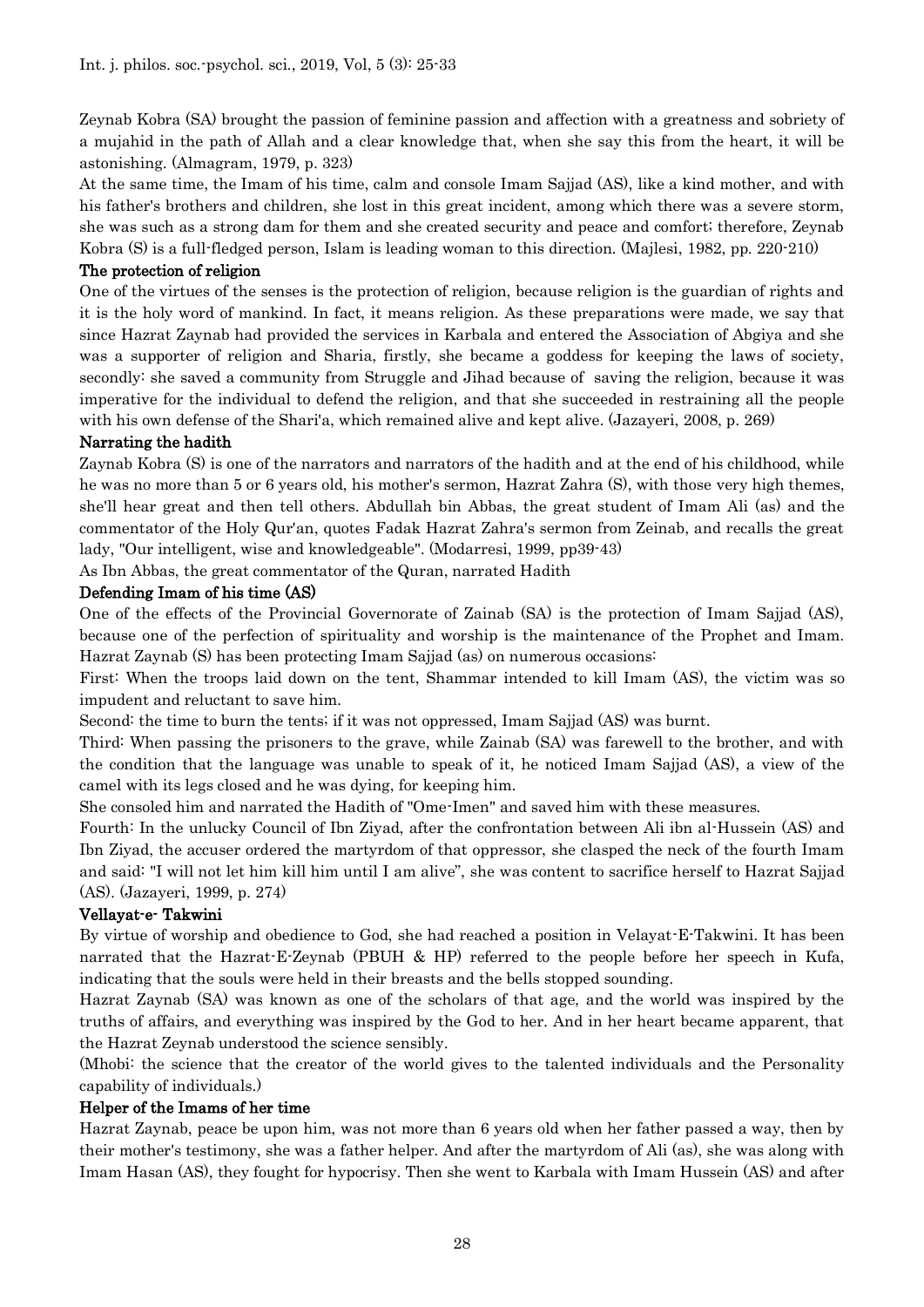the martyrdom of Imam Hussein (AS), she took on the heavy duty of the mission and, acting on the advice of Imam Hussein (AS) and did not overcome her emotions on reason and mind. (Bashiri, 1996, p. 46)

Hazrat Zainab (SA) witnessed Mu'awiya's betrayal of Imam Hassan (AS) and the behavior of the secularists with them. When Khavarej wounded Hassan, Zeinab was giving a nursing to her injured brother and, after reconciliation with her brother, left Kufa to Medina. He accompanied Hasan (AS) until he became farewell to his brother.

When the program of Imam Hussein's journey from Medina to Mecca and from Mecca to Iraq was set, Zeynab's insistence on the companionship of Brotherhood was so much that when Ibn Abbas could not dissuade departure of Imam (as) to Karbala, He said to them, "So do not let your family to come with you" Hazrat Zainab (as) heard that and she was heavily disturbed and said: "O Ibn Abbas, you are suggesting that our great and ourselves travel without us and leave us alone here; has the time left for us besides him? No never! We are alive with him and die with him. "At this moment, Ibn Abbas was heavily crying. (Mozafari, 1942, p. 94)

# Outright - decisiveness and eloquence – rhetoric

Hazrat Zaynab, peace be upon him, condemns them to compliance with Al-Umayyah, referring to the people of Kufa. And Hazrat Zeynab said: treason against Imam Hussein (as) is a betrayal of the Prophet (peace be upon him and his family), and she claims that their reward is spiritual and worldly disasters. (Sepehr, 1993, p. 281 283)

It has been narrated from Hajim bin Sharik Asadi: "I have never seen a shameless lady more than her," as if speaking Ali (as), and signaling people to silence, their tongues closed, and every tone broke out.

# The position of worship

Servitude and servitude means humiliation and humility, and worship has the full meaning that it is the ultimate sense of humor and humiliation. It has been narrated from Imam Zain al-Abedin that on the eleventh night of my Muharram I was seeing my aunt sitting at night prayers. Or elsewhere he said: Aunty Zaynab with all the sadness and grief on the way to Karbala did not leave the night naflah. (Divine, 1996, pp. 89-90)

Zeinab Kobra's worship in a certain sense, that is, the peak of humiliation against his Allah nature, had brought her to the position that Seyed al-Shohada (AS) asked her: My sister does not forget the night prayer

Thinking in the life of the worship of Zainab, we find that he has acted for the purpose of creation: "We did not create jinn and humans except for worship and servitude" (Zariat/ 56)

Allameh Tabatabai states in the commentary of this verse: "God created man and set the goal of his creation, which is in fact his happiness, and also the ultimate in his perfection," (Tabataba'i, 1982, 352)

Hazrat Zeinab (PBUH) worshiped all her night as her dear mother of, and never abandoned the hypocrisy, dubbed the title of'Abadeh of al-Ali. " (Naghdi, 1964, p. 61)

# Proximity to the Imamate

Zeinab Kobra had achieved such an excuse in this subject. According to Mohammad Jawad Mughniyeh her levels of monotheism was as much as Imamate. (Mughniyah, Bita: 61)

Given such a position, Imam Hussein (AS) confesses to his sister when he farewell to his sister and he directs and leads the movement to Zainab (AS). (Ellahi, 1996, p. 91)

This rank, which was near Imamate's position, was won by help of Imam Hussein (AS) in Karbala on Ashura day.

There is evidence of this claim: a narrative of Isma'il Ibn Ahmad Mahzir of Ahmed Ibn Ibrahim:

Ahmad ibn Ibrahim said: I went to the presence of the wise daughter of Mohammad bin Ali (the ninth Imam), the sister of Abulhassan Askari (as) (the tenth Imam). It was two hundred and sixty-two AH and I was in Medina and I spoke to her from behind the screen and I asked her religion that the one whom the Imam knew should be mentioned to me and told me that the son of Hasan is Askari (as). She said his name. I said that you saw him or heard him? She said that she had heard from the Imam of eleventh and wrote to his mother. I said where is the Imam? She said that he is hidden. I told the Shiites where go to visit? She said to ancestor that she was the mother of the eleventh Imam, saying that she had given her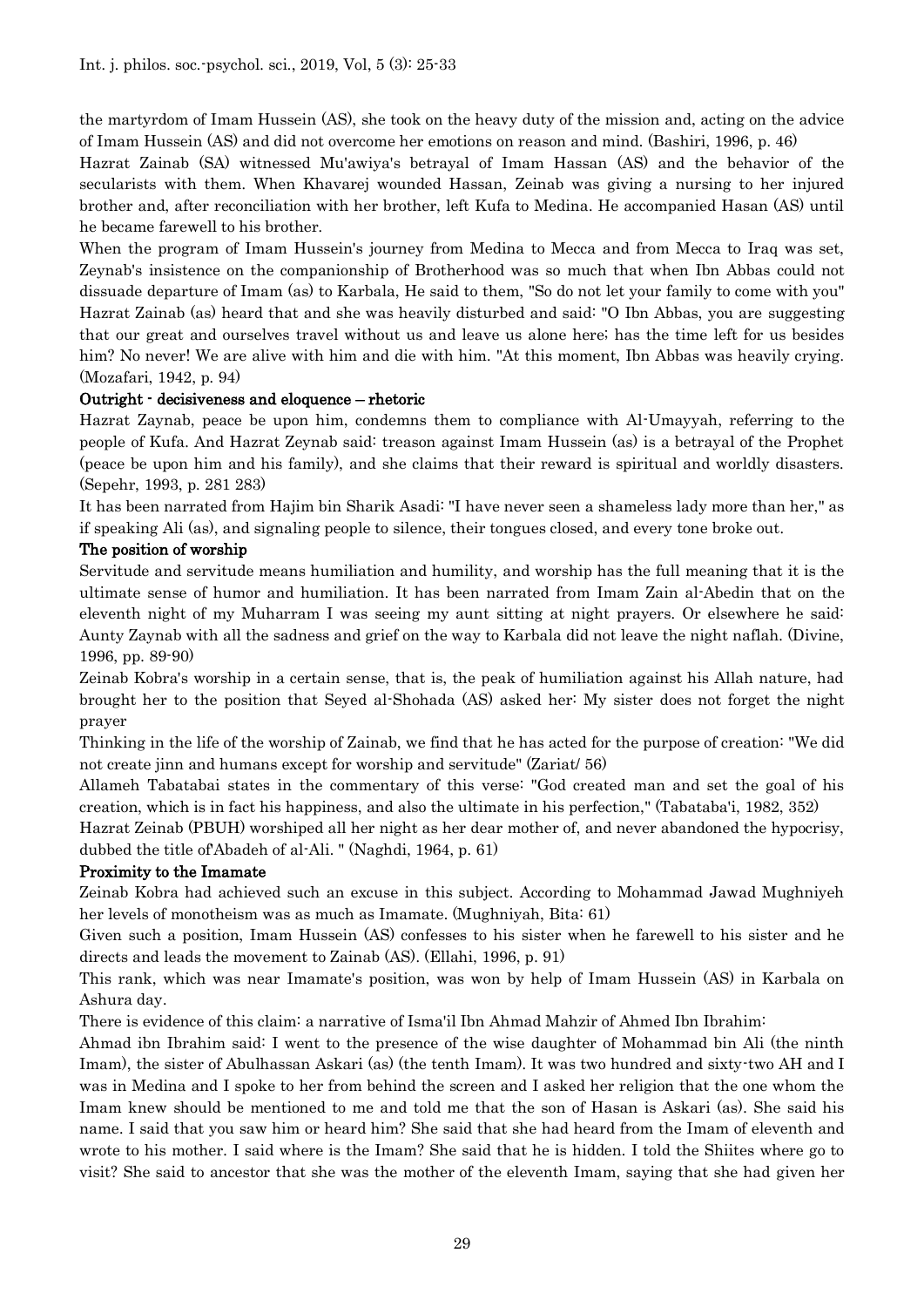wills to a woman? She said he has followed Hossein ibn Ali ibn Abi Talib since he gave his wills to his sister Zainab the daughter of Ali ibn Abi Talib (peace be upon him) in order to conceal the son of him Ali ibn al-Hussein, and then she said: "You are a people aware of News, has not come to you in the traditions that the ninth son of Hussein (as) is alive and his legacy is divided. (Komrei, Bita, 2, p. 178, 50)

It is worth noting that the proof of Naybat and the Velayat for Zainab (as) is not in conflict with the hadith (Majlesi, 1987, p. 342). First, this authority, as mentioned above, is also attributable to some other women like Ansector of Hazrat Hojjat. Secondly, this narrative is an appearance in judgment, and it is imperative to publish other than judgment. Thirdly, since the preservation of the Imam is the more important thing than all the goods; if its preservation is at the end of a woman's worship, such as Hazrat Zeinab, the wisdom will be ruled out in her Velayat.

# The Yoserron (Self-sacrifice )Position

Self-sacrifice is the primacy of non-self (Tabatabai, 1982, p. 206). Self-sacrifice is one of the desirable traits that only the true believers enjoy this.

Zeinab Kobari (AS) is a daughter and educated mother, who said: this character has reached his daughter. The typical example is the distribution of food among prisoners and hunger for three days or several times before the death of Imam Sajjad (AS). (Majlesi 1982, p. 117; Seyyedoub Tavous, 1950, p. 96; Mofid, 1992, p. 244). She even sacrificed his two children for jihad in the cause of God. (Sepehr, 1993, p. 74)

#### The Celestial Science

That Hazrat had a lesson and commentary classes on the Qur'an in Kufa, which is a testimony to their bounty and scientific status. (Rasouli Mahallati, 2000, p. 3) Imam Sajjad (AS) said about her: Thanks to Allah, that Zainab is a great Allameh that nobody has known to het. (Sadeghi Ardestani, 2002, p. 101)

The science of her was not science which has come to her through the presence of the teacher and the Allameh, but has been presented to her by God. (Ellahi, 1996, p. 95)

#### Position of Commentator

Hazrat Zainab (S) performed her scientific duties with the interpretation of the Qur'an and the declaration of Halal and Haram for women in Kufa and elsewhere. It is narrated that in the period of captivity and illness of Imam Sajjad (AS) people came to Zainab in religious matters and she also answered them. (Naghdi, 2002, p. 35)

# Hijab

No one had ever seen Zeynab before Ashura and her captivity. Allameh Mamagani says in this regard: Zeynab was in her only veil. None of the men had seen him at the time of his father and his brothers until Ashura. (Mamqani, 1933, p. 79)

Zeinab Kobra was the only one in Hijab and chastity to such an extent that the neighbors never heard her voice and did not see her. That Lady of Islam whenever the night was dark and my people were asleep, she left the house to go to the throne of her ancestor (Sabeghi, 1294, p. 20)

This lady explicitly views the haram's view to Ahl-all- beit as insulting the Prophet (pbuh) and the Hazrat Ali (PBUH & HP) and Hazrat Fatima (AS). Where they say: "O Kufa people, we are the captives of Hussein (peace be upon him), Ahlul Bayt Hussein, you should not see us. Hannah Congregation of Peoples Do you not coy from God and Prophet Muhammad, Ali Mortaza and Fatima Zahra (as)? After this, people put their eyes on the ground. (Sepehr, 2011, p. 314)

Or, at the court of Yazid, In front of that cursed, she said: "O son of liberated people, Is it fair to put women and caravans behind the curtain, but Pouring a pride of the daughters of the Prophet of Allah (peace be upon him) have captured and destroying honor and dignity? "(Sayyid ibn Tavous, 1996, p. 188)

# Infallibility

According to the definition of infallibility: "The thing that protects a person from occurring in things that are not permissible and mistakes and mischief" (Tabataba'i, 1982, p. 2)

It must be said that Zaynab Kobra had an authority of infallibility. If we say that Zainab has the authority of infallibility, we have not spoken exaggeratedly, and how can people deny Infallibility of Zeinab on the day of Ashura and after that? If she has not Infallibility, Imam Hussein (AS) did not hand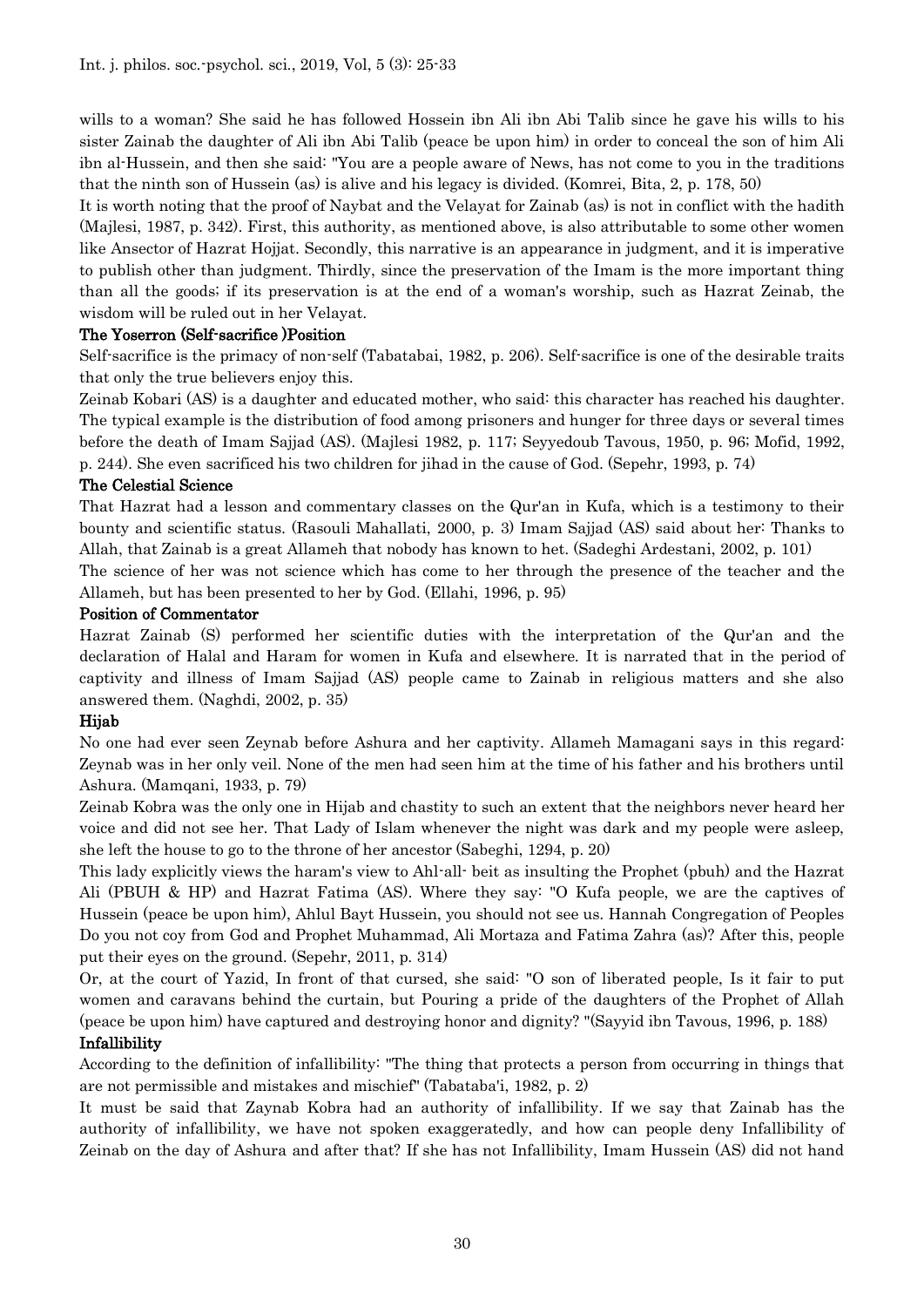over a heavy burden of Imamate to that great lady during the time that Imam Sajjad (AS) was sick. (Mamqani, 1933, p. 70)

Sheikh Ja'far Naghdi says about infallibility of Zainab Kobari: "If anyone looks at these narratives and looks good to her woreship, there is no doubt that she was infallible. (Naghdi, 2002, p. 62)

# The Jihad

In relation to the issue of struggle and jihad against the enemies of religion, in verse 20 of the surah tawbeh of the Holy Quran, it is stated that and Zainab Kobra (AS) is a clear example of these verses, with the perfection of courage and sacrifice, she abandon home and husband, and a comfortable life and brought her son and her children to the sacrifice with her to the altar of Nineveh. (Rasouli Mahallati, 2000, p. 30)

Mahmoud Sharqawi in this regard says: Zeinab continuously took the flag of the jihad and defended her rights and justice, and participated in the hardships with men, and she fought with the enemies with her strong logic and strength, and ultimately won. (Sharqawi, Bita, p. 14)

# The courageous

Zeinab Kobra inherited courage from her father. He, whose most beloved ones had been martyred in half a day, and with the women and children and family of the Ahl al-Bayt, entered with great courage in Obaid Allah's House, and prayed sermons that no brave man would have dared to do so. And in the Yazid Major, she read a fervent sermon and scolded him. Ifs he had a scent of horror from her glorious appearance, she could never have say such sermons. Mohammad Hussein Adib says: It is quoted that Yazid, A man of syria, asked Yazid to give Fatima the daughter of Imam Hussein (pbuh) to him. Hazrat Zainab (AS) will deal with all certainty and say: "I swear by God, you have lied, and you are the poor and destitute of whom because you made such a request. I swear to God that you cannot do this and Yazid too "(Maqr, 1979, pp. 333-339)

# Conclusion and Recommendations

With a general conclusion, we conclude that: the victory of the movement of Abu Abdullah al-Hussein (AS) is due to Hazrat Zeinab (SA). He did not do the slightest and smallest practice against all stages of captivity and messaging, in order to advance uprising of her brother. Zaynab Kobra (S) at the right time controlled her feelings and expressed feelings in appropriate conditions. In this way, we see that Zainab (S) is an ideal model for a Muslim woman. A woman who has a plan for everything and decides decisively and courageously and does not endure any attempt on the right and the truth, does not surrender, and leaves her dearest to keep her ideas.

Therefore, by studying the article titled "The Name and Descriptions of Hazrat Zeinab (AS), the pattern of the present age, we can conclude that :

- 1. There is a unique pattern of Ahl-Al-Beyt in every field in the world and in the afterlife of mankind, and following these patterns and ensuring their prosperity guarantees mankind.
- 2. Of these perfected patterns, Hazrat Zainab (AS) is considered the best model in all areas for Muslim women.
- 3. Zainab Kobra (AS), with her virtues, such as her courage and eloquence, was able to bear the burden of her trust after the martyrdom of Imam Hussein (AS) and to play the main role in keeping alive Ashura.
- 4. With the study of Zeinab-e-Kobra (AS), we find that she did not miss the velayat necessity and always went on the path of the velayat.
- 5. She did not stop at night and pray in the most extreme spiritual and war conditions, from which, we can come to this great lesson, which should not leave prayer in all conditions, both in happiness and in sadness.
- 6. The spirit of truth and defense of the truth and the absence of conservatism is one of the great achievements of Zeynab Kobra, which for today's generation it is necessary, in another way, to be indifferent to the sedition and hostilities of the enemies, which is what the enemies of Islam seek and Zeinab Kobra gave this lesson to mankind with her behavior, which should not be silent in front of the enemies of the time, but acted upon the duty of the Imam of his time.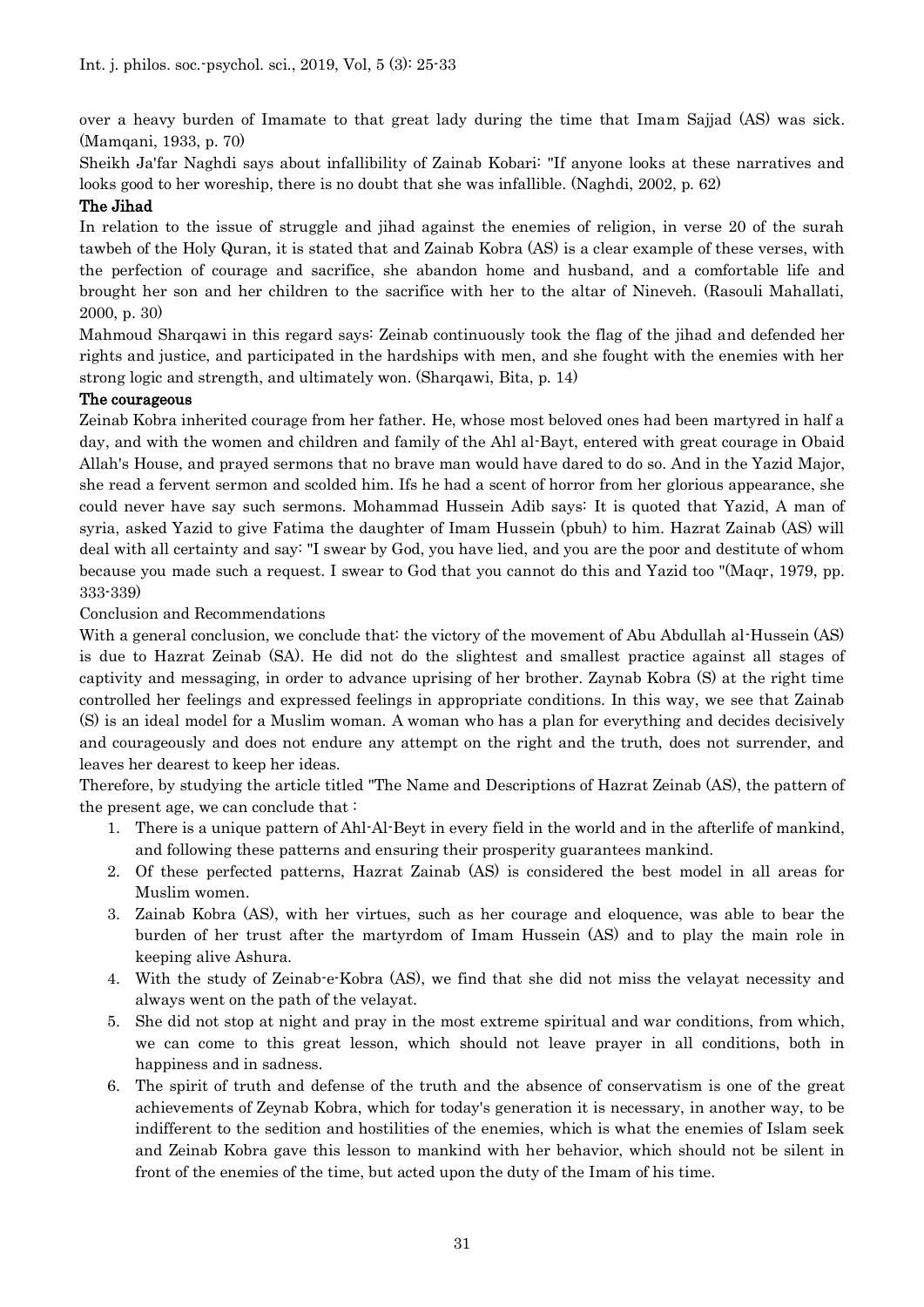- 7. The sacrifice of devastation and disaster is one of the other lessons that it is necessary for the generation of today that they should receive from Zaynab Kobra.
- 8. Zaynab Kobra is the most complete model for Muslim women and girls. According to the issue of hijab, which is a political-religious issue of today, it is based on the women's society, they follows God's order according to Zeynab Kobra's style of hijab.
- 9. One of the causes of the tendency of young people to come to schools and colorful isms, such as Satanism, etc., is a vacuum due to the lack of familiarity with the school of Imam's teachings.

In the end, thanks to the grace and thanks giving, we are happy that the Almighty blessings of the Imams of the Imams (as) were offered to us and placed us under the patronage and guidance of them.

# References

- 1. Adib, Mohammad Hussein (2000), Zeinab Okht- al-Hussein, Mtaba al-Haidariyah, Najaf.
- 2. Al- Allameh-Al-Moghlesi (1982), Behar-Al-Anvar, third chapter, correction:dar ehya al-tarath- alarabiyah, Beirut.
- 3. Al-Asfahani, Al-Sheikh Mohammad Hussein (1415 CE), Al-Anwar al-Qudsiyah, Correction and writing: Al-Sheikh Ali al-Nahavandi, Al-Tabat Al-Awli, Danesh, Encyclopedia of Islam, Qom .
- 4. Al-Dektor Ahmad Rasem al-Nafis (1418 CE), Ala Khata- al-Hussein (AS), Chapter one, Center for the Excellency of the Islamic Revolutionary Guard, Printing House: Farvardin.
- 5. Al-Ehsani, Ibn- Abi Jomhoor, (1982), Awali al-Li'ali, Research: Al-Hajj al-Mu'ta'bi al-Iraqi, Chapter one, Seyyid al-Shohada, Qom.
- 6. Al-Esabah, Ibn Hajar (1415 AD), Al-Sheikh Adil Ahmed Abdul Mowjood, Al-Sheikh Ali Muhammad Moez Al-Tabat al-Awla, Dar al-Kotob al-Elmiyah, Beirut.
- 7. Alkahalah, Omar Reza (1379 BC), A'alam Al -Nisaa in Jameat al-Arab and al-Islam, Damascus.
- 8. Al-Mirza Al-Nouri (1408 AD), Mustardak al-Wasael, Chapter2, Al-Ibat institute al-Islām al-Tha'at, Beirut.
- 9. Al-Naghdi, al-Shaikh al-Ja'far (1381 CE), Al-Anwar al-AL-Alawiah, Al-Tabat al-Thani, Al-Mu'tafa al-Haidari, Al-Najaf al-Ashraf.
- 10. Al-Qarshi, Baqir Sharif (1394 AD), Hayaat al-Imam al-Hussein, first chapter,Al-Matabat Al-Adab, Al-Najaf,al-Ashraf.
- 11. Al-Rawhani, al-Sayyid Muhammad Sadegh (1412 AD), jurisprudence of al-Sadiq (as), chapter3, al- 'Alma'yah, Dar-Al-Ketab, Qum.
- 12. Al-Sheikh- Al- Tabarsi (1996), Elam al- Vara be- Elam- Al-hoda, the institution of Al-al-Beyt (AS), lehya- Al-Taras- Al- Tabat – Al- oola , qom, the Rabbi al-Awal.
- 13. Al-Sheikh Ali al-Namasi al-Shahroodi (1418-1419), Mustardak Sahinat al-Bohar, Research and Development: Al-Sheikh Hasan ibn Ali Al-Namazi, Institute of Islam publications of Qom Teachers.
- 14. Al-Sheikh al-Jawaheri (1367 AD), Jahur al-Klam, research and affirmation: Al-Sheikh Abbas Al-Quchani, Third chapter, Khorshid, Dar al-Kotob-al-Islamiyah, Nahza-bel-Mashrooh: Al- shikh Ali'Akhondi, Tehran.
- 15. Al-Sheikh Al-Mufid (1414 AD), Al-Ershad, Al-Ubayd Al-Bait Institute le-Tahghigh- Al-taras, Altaba-Saniya,, Dar-al-Mofid, Beirut.
- 16. Al-Sheikh al-Saduq (1982), Alkhesal, correction and affirmation:Ali Akbar Alghafari, Manshoorat jameat- al – Modaresin fi Al- Hoze Elmiye of Qom, 18 of Ze-lghade
- 17. Al-Sheikh al-Saduq (2006), Ellal Al-Sharia, Dedicated to: Al-Sayyid Muhammad Sadeq Bahr Al-Ulum, Ministry of Education and Science, and Al-Qa'ida, Al-Najaf Al-Ashraf.
- 18. Al-Sheikh Javad Al-Qiumi (2011),Sahifah Al-Hussein (AS), chapter one, Institute of Islamic Studies of the Islamic Republic of Qom.
- 19. Al-Sheikh Mohammed Taghi Al-Tastari (1419 CE), Qamous al-Rijal, Chapter one, the Institute of Islamic Studies of the Islamic Republic of Iran.
- 20. Al-Tabarsi, Ali (1997), Maskata al-Anwar, Mahdi Houshmand, Firs chapter, Dar al-Hadith.